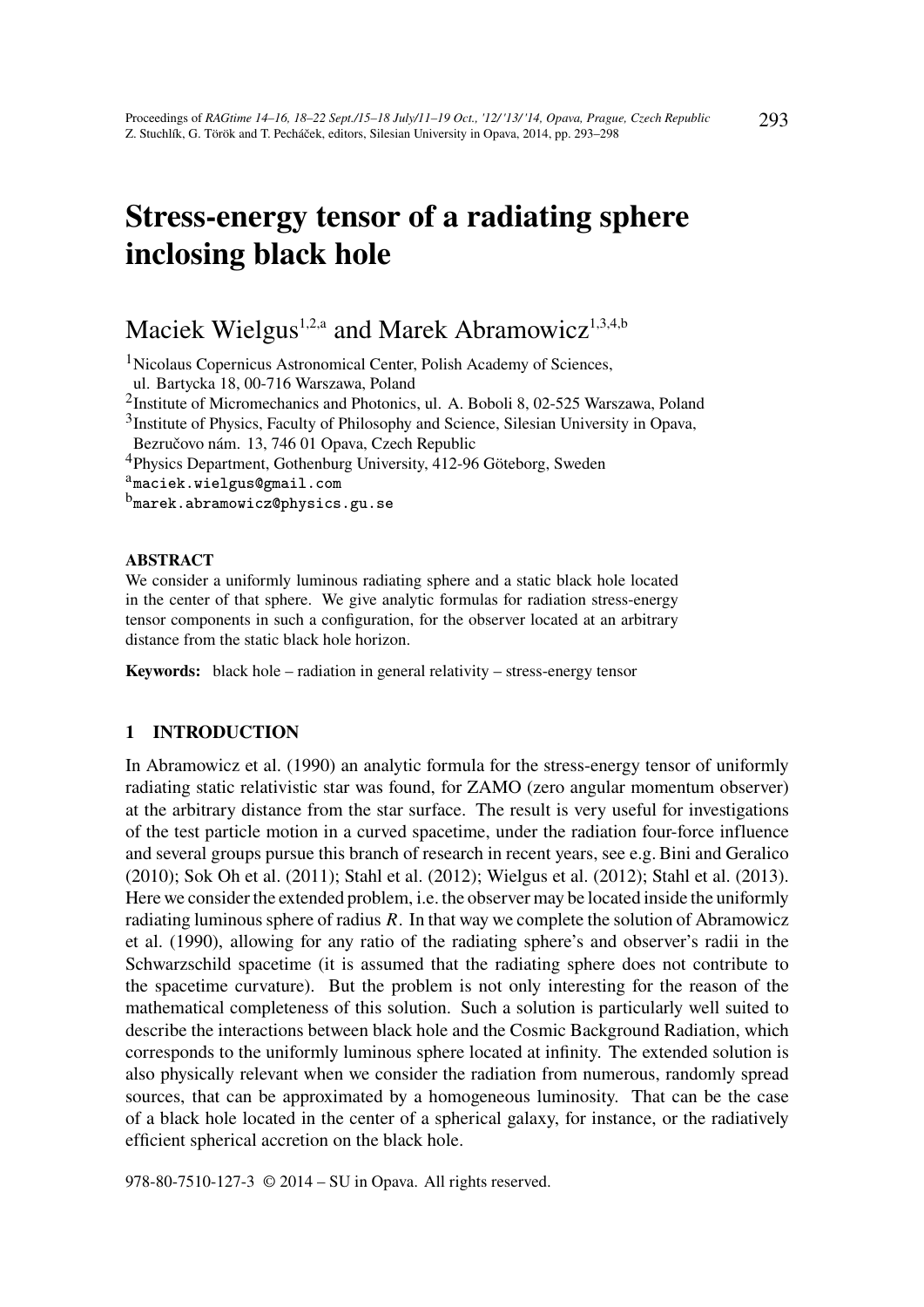# 2 CASE OF THE LUMINOUS INNER SPHERE

Let us first review the solution for an observer located above the static luminous sphere in Schwarzschild spacetime, given by Abramowicz et al. (1990). We follow a slightly different approach, giving some more general formulas, in order to make a very smooth extension to the case of  $r < R$  (observer located at radius r inside the luminous sphere of radius *R*) in the next section. Assuming homogeneous, isotropic radiation flux in the emitter's rest frame we conclude that the luminosity observed by any static observer located at a given radial location is constant over the observed sphere surface. Thus, the problem of calculating the radiation stress-energy tensor components in the static ZAMO frame reduces to the calculation of the constant specific intensity moments. Hence, radial dependence of the following two quantities need to be established

- (1) specific intensity  $I(r)$  (value to be integrated over the observer's local sky),
- (2) sphere viewing angle  $\alpha_0$  (boundary for the specific intensity integration).

Specific intensity as seen by the observer located at radial distance *r* corresponds to the surface intensity  $I(R)$  of the radiation source, gravitationally redshifted by the presence of the central mass. The quantities that are conserved along the particular light ray travelling through the curved spacetime are the *photon energy*

$$
E = p^{\alpha} \eta_{\alpha} = 0 = \text{const.} \,, \tag{1}
$$

for the photon four-momentum  $p^{\alpha}$  and Killing vector  $\eta^{\alpha} = \delta^{\alpha}_{t}$ , and the *redshifted intensity* 

$$
I_0 = \frac{I(r)}{\left(p^\alpha v_\alpha\right)^4} = \text{const.}\,,\tag{2}
$$

for the stationary observer's four-velocity  $v^{\alpha} = \eta^{\alpha}(|g_{tt}|)^{-1/2}$ , see Misner et al. (1973) section 4.22 for some more details. Hence, we find

$$
I(r) = I(R) \left(\frac{1 - 2M/R}{1 - 2M/r}\right)^2,
$$
\n
$$
(3)
$$

so clearly  $I(r) < I(R)$  for  $r > R$ . Viewing angle  $\alpha_0$  corresponds to the largest possible value of angle  $\alpha$  in the Fig. 1, which occurs for the largest possible emission angle  $\delta_0$  for which the photon can be observed. For  $R \ge 3M \delta_0 = \pi/2$ , i.e. all emitted photons are able to escape from the star vicinity. This is not true for  $2M < R < 3M$ , where

$$
\sin^2 \delta_0 = 27(1 - 2M/R)/R^2. \tag{4}
$$

This result will be explained a little further. The relevant angles can be defined using the photon four-velocity in the local orthonormal frame  $u^{(\alpha)}$ , i.e.

$$
\tan \alpha = \left[\frac{u^{(\varphi)}}{u^{(r)}}\right]_{\text{OB}} = \left[\frac{g_{\varphi\varphi}(u^{\varphi})^2}{g_{rr}(u^r)^2}\right]_{\text{OB}}^{1/2} \; ; \; \tan \delta = \left[\frac{u^{(\varphi)}}{u^{(r)}}\right]_{\text{EM}} = \left[\frac{g_{\varphi\varphi}(u^{\varphi})^2}{g_{rr}(u^r)^2}\right]_{\text{EM}}^{1/2} , \qquad (5)
$$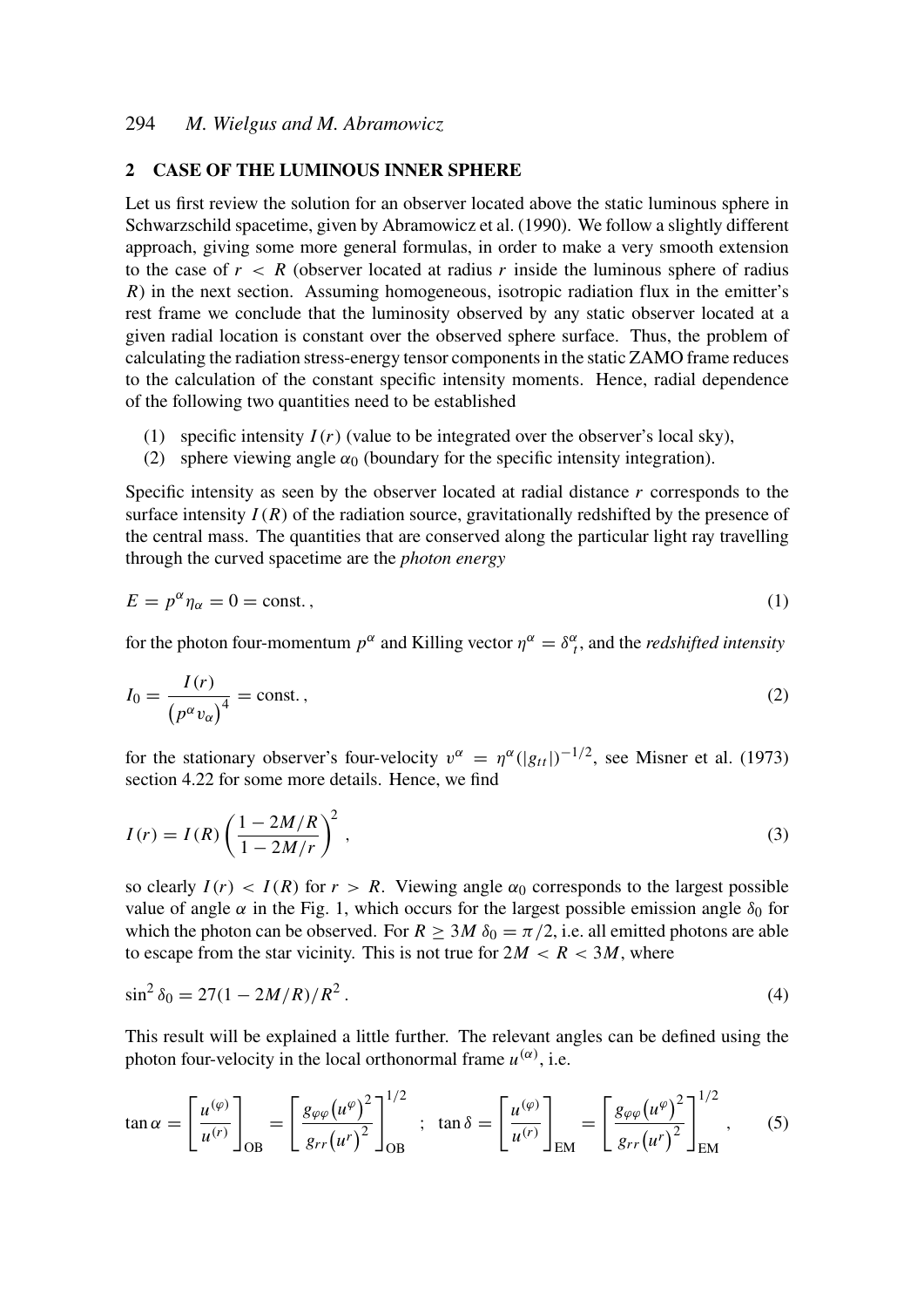

Figure 1. Photon emitted from the star surface R with the emission angle  $\delta$ .

lower subscripts OB and EM denoting the location of the photon emission and observation, respectively. Using the normalization  $u^{\alpha} u_{\alpha} = 0$  it is easy to show that the following equation *always* holds

$$
\frac{r^2 \sin^2 \gamma}{1 - 2M/r} = -\frac{u_\varphi}{u_t} = \ell = \text{const.}\,,\tag{6}
$$

where  $\tan \gamma = u^{(\varphi)}/u^{(r)}$ ,  $\gamma_{OB} = \alpha$  and  $\gamma_{EM} = \delta$ , from which we find that

$$
\sin^2 \alpha_0 = \left(\frac{R}{r}\right)^2 \left(\frac{1 - 2M/r}{1 - 2M/R}\right) \sin^2 \delta_0 \tag{7}
$$

and since  $\alpha_0(r)$  must decrease with radius, the *only* solution is

$$
\alpha_0(r) = \begin{cases}\n\arcsin\left[\frac{R}{r}\left(\frac{1-2M/r}{1-2M/R}\right)^{1/2}\right] & \text{for } 3M \le R \le r \\
\arcsin\left[\frac{3\sqrt{3}M(1-2M/r)^{1/2}}{r}\right] & \text{for } R < 3M < r \\
\pi - \arcsin\left[\frac{3\sqrt{3}M(1-2M/r)^{1/2}}{r}\right] & \text{for } R < r < 3M\n\end{cases} \tag{8}
$$

Finally, having calculated the  $I(r)$  and  $\alpha_0(r)$  distributions, the stress-energy tensor ZAMO components are found by the integration over the observer's local sky

$$
T^{(\alpha)(\beta)}(r) = I(r) \int n^{(\alpha)} n^{(\beta)} d\Omega ; \qquad n^{(\alpha)} = p^{(\alpha)} / p^{(t)} \tag{9}
$$

to give

$$
T^{(t)(t)} = 2\pi I(r)(1 - \cos \alpha_0),
$$
  
\n
$$
T^{(t)(r)} = \pi I(r) \sin^2 \alpha_0,
$$
\n(11)

$$
f(t)(r) = \pi I(r) \sin^2 \alpha_0,
$$
\n<sup>(11)</sup>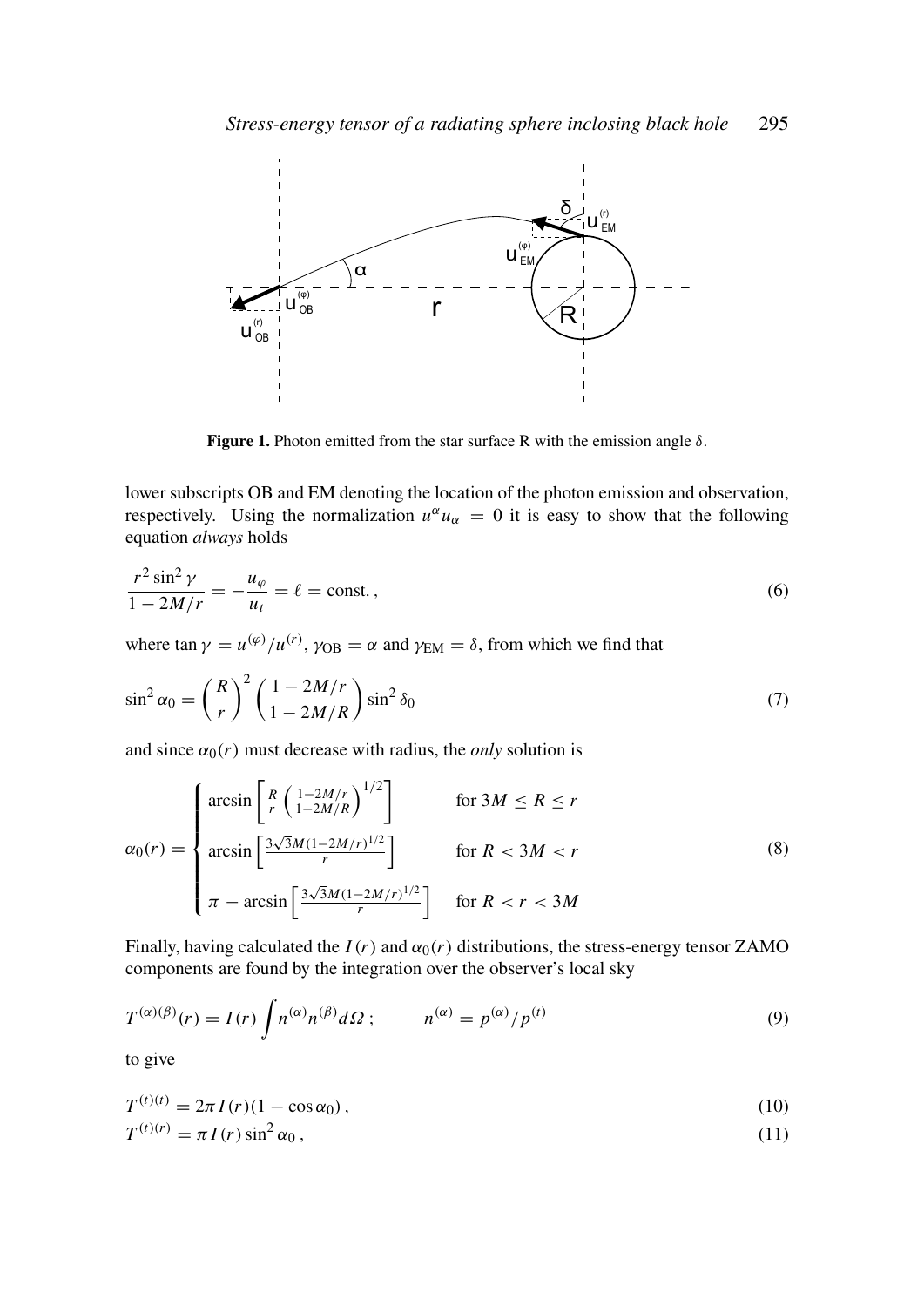296 *M. Wielgus and M. Abramowicz*

$$
T^{(r)(r)} = \frac{2}{3}\pi I(r)\left(1 - \cos^3 \alpha_0\right),
$$
  
\n
$$
T^{(\theta)(\theta)} = T^{(\varphi)(\varphi)} = \frac{1}{3}\pi I(r)\left(2 - 3\cos\alpha_0 + \cos^3\alpha_0\right).
$$
\n(13)

All other components are simply equal to zero.

#### 3 LUMINOUS OUTER SPHERE

The case of the observer located inside the luminous sphere is similar to certain extent, since in the static spacetime photons may travel along the same null geodesic trajectory in both directions. Hence, the relation (3) holds all the same, only difference being that  $I(r) > I(R)$  for  $R > r$ , i.e. radiation is now *blueshifted* in the static observer's frame. Equation (3) also ensures that the observer's local sky is uniformly bright with exception of the part occluded by the black hole. Hence, the remaining part is to calculate the angular diameter of the black hole as a function of radius. For the analogy with the previous case, we denote this quantity with  $2\alpha_0$ , see Fig. 2. Note that it follows from the Eq. (6) that photons *always* cross the horizon  $r = 2 M$  with angle  $\gamma = 0$ , i.e. perpendicularly to the horizon surface. Let us now investigate the relation (6) in more details. One may notice that for a photon trajectory to extend from  $r_0 \gg 2 M$  to the black hole horizon it is necessary that we are able to define a meaningful photon radial four-velocity component for every  $r_0 > r > 2 M$ , i.e. if

$$
u^{r}u_{r} > 0 \implies u_{\varphi}u^{\varphi} + u_{t}u^{t} < 0 \implies \ell^{2} \le -\frac{g_{\varphi\varphi}}{g_{tt}} \le 27. \tag{14}
$$

The number 27 is a value of a global maximum of  $-g_{\varphi\varphi}/g_{tt}$  that occurs for  $r = 3 M$ . This means that only photons with  $\ell < 3\sqrt{3}$  fall into the black hole and putting the maximum value of  $\ell$  into Eq. (6), we find Eq. (4) (remember that the outgoing trajectory in the case of inner luminous sphere corresponds to the ingoing trajectory in the outer luminous sphere case). Considering that  $\alpha_0$  must decrease monotonously with *r*, the *only* solution for  $\alpha_0(r)$ 



**Figure 2.** Photon emitted from the outer sphere surface R with the emission angle  $\alpha$ .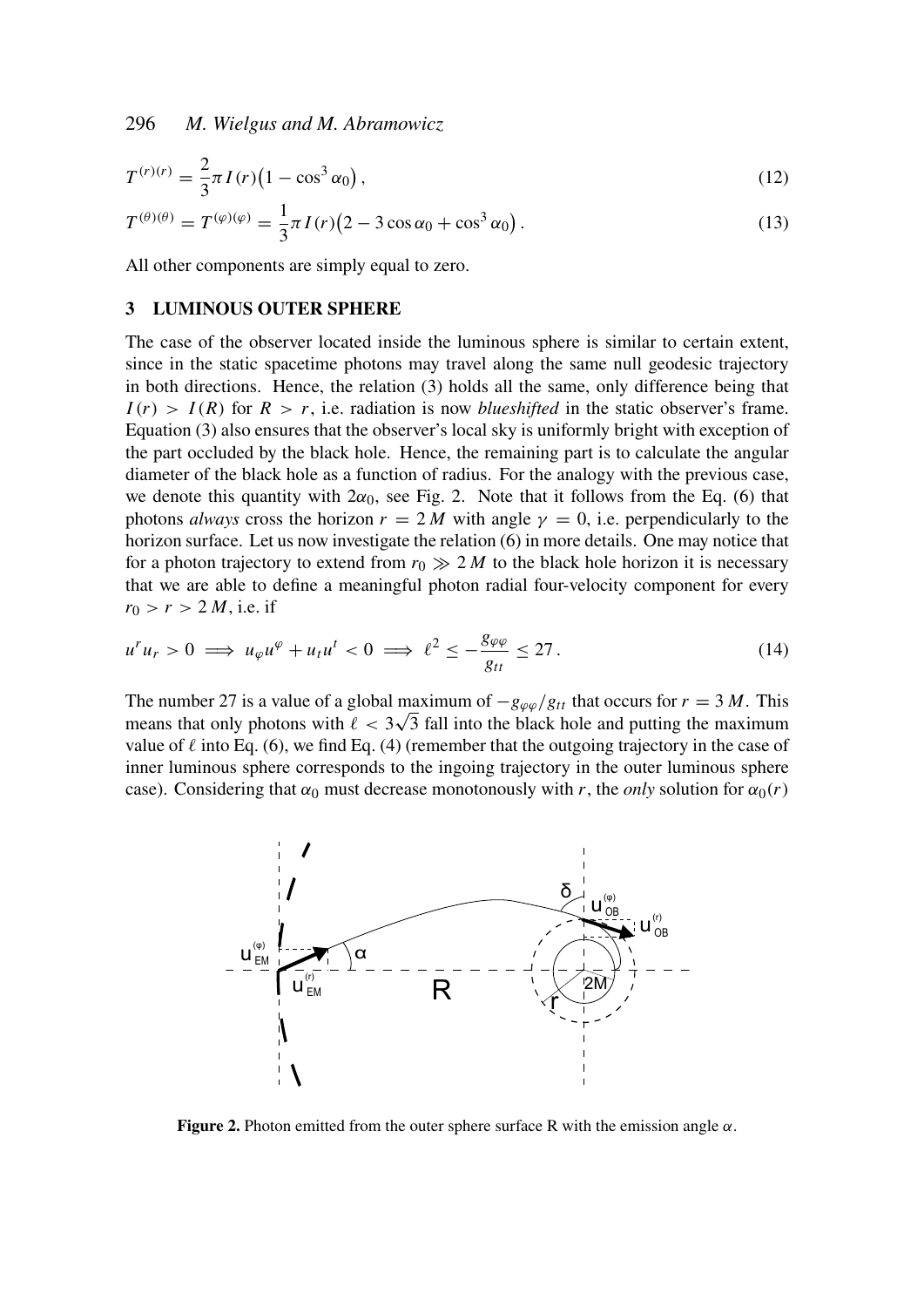that satisfies Eq. (6) is

$$
\alpha_0(r) = \begin{cases}\n\arcsin\left[\frac{3\sqrt{3}M(1-2M/r)^{1/2}}{r}\right] & \text{for } r \ge 3M, \\
\pi - \arcsin\left[\frac{3\sqrt{3}M(1-2M/r)^{1/2}}{r}\right] & \text{for } r < 3M,\n\end{cases}
$$
\n(15)

which is the same as the Eq.  $(8)$  in the case of inner radiating sphere radius  $R < 3 M$ . Note that the formula for  $\alpha(r)$  does not depend on luminous sphere radius *R*. Finally, after the local sky integration, we find

$$
T^{(t)(t)} = 2\pi I(r)(1 + \cos \alpha_0),
$$
\n(16)

$$
T^{(t)(r)} = -\pi I(r) \sin^2 \alpha_0, \qquad (17)
$$

$$
T^{(r)(r)} = \frac{2}{3}\pi I(r)\left(1 + \cos^3 \alpha_0\right),\tag{18}
$$

$$
T^{(\theta)(\theta)} = T^{(\phi)(\phi)} = \frac{1}{3}\pi I(r)(2 + 3\cos\alpha_0 - \cos^3\alpha_0). \tag{19}
$$

This system is quite similar to the result of Abramowicz et al. (1990), yet the flux is of a different sign, and the angle is substituted  $\alpha_0 \to \pi - \alpha_0$ . It is interesting to observe, that  $\alpha_0 \to \pi$  as  $r \to 2M$ , so the area of integration (bright sky region) goes to zero as the observer approaches the horizon. On the other hand, *I*(*r*) given by Eq. (3) diverges in such a limit. So does the result of integration, the stress-energy tensor components, vanish in the limit of the horizon, diverge or have some finite limit? The answer to this question and its implications are discussed in details by Wielgus et al. (2014).

### 4 CONCLUSIONS

We presented the extension of the classic analytic calculation of a static luminous star radiation stress-energy tensor to the case of a luminous sphere observed from the inside. We found out that because of the symmetries involved, such a problem has a very similar solution. Analysis of the Cosmic Background Radiation field properties close to the black hole horizon is one example of application of the presented formulas.

# ACKNOWLEDGEMENTS

This work was supported by the Czech Grant CZ.1.07/2.3.00/20.0071 ("Synergy", Opava) as well as the Polish NCN grant UMO-2011/01/B/ST9/05439. We thank George F. R. Ellis and Frederic Vincent for many illuminating discussions about the subject of radiation treatment in general relativity.

#### **REFERENCES**

- Abramowicz, M. A., Ellis, G. F. R. and Lanza, A. (1990), Relativistic effects in superluminal jets and neutron star winds, *Astrophys. J.*, 361, pp. 470–482.
- Bini, D. and Geralico, A. (2010), Spinning bodies and the Poynting-Robertson effect in the Schwarzschild spacetime, *Classical Quantum Gravity*, 27(18), 185014, arXiv: 1107.2793.